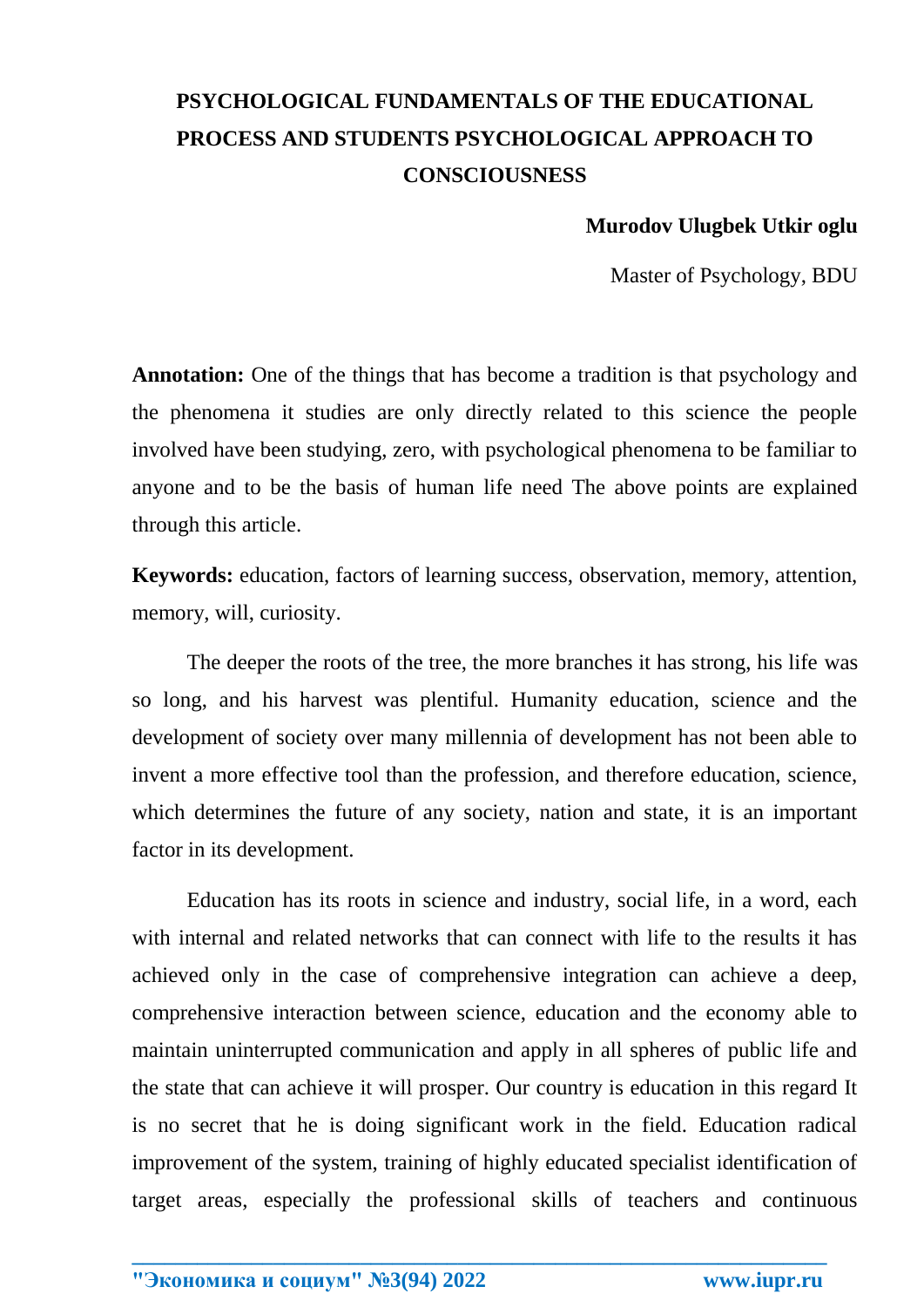improvement of knowledge is one of the most pressing issues in solving problems and most of us to achieve a certain clear result we must first focus on the psychological foundations of education.

Education provides a student with a certain level and level of knowledge, skills, to provide skills, as well as to develop the mental activity of the individual is a complex process. Education is a two-way street collaborative activity of teacher (teaches) and student (teaches) as a result.

Develop observation and reasoning in the learning process. To form observation in students, the teacher is clear in front of them and to set a specific goal: to separate parts and parts from a whole object, to compare objects, to distinguish between important and insignificant features need to be taught.

One of the most important aspects of learning is learning materials understanding, their interdependence, interdisciplinary relationship to the stage of understanding that it applies to specific areas and systems The student is complicated by the topics covered in the study material that it has an internal connection, a definition of law, a cause-and-effect relationship be able to understand its origins. It cannot be understood by simple perception or observation. It is determined by the power of reasoning, of positive research, that is, of thinking.

Memory in the learning process. Memorize learning materials, remember storage, from several different means of memory for recallInitially, knowledge and information are associated with the student's mind goes Including what is being studied and what is happening because of their similarity, their approach, their opposition, their existence easier to assimilate. Sometimes without understanding the meaning of laws and regulations, mechanically iodine is obtained. However, such materials are not carefully remembered.

That's why it's a logical way to get the essence of the learning materials as much as possible Remembering with gives the expected effect.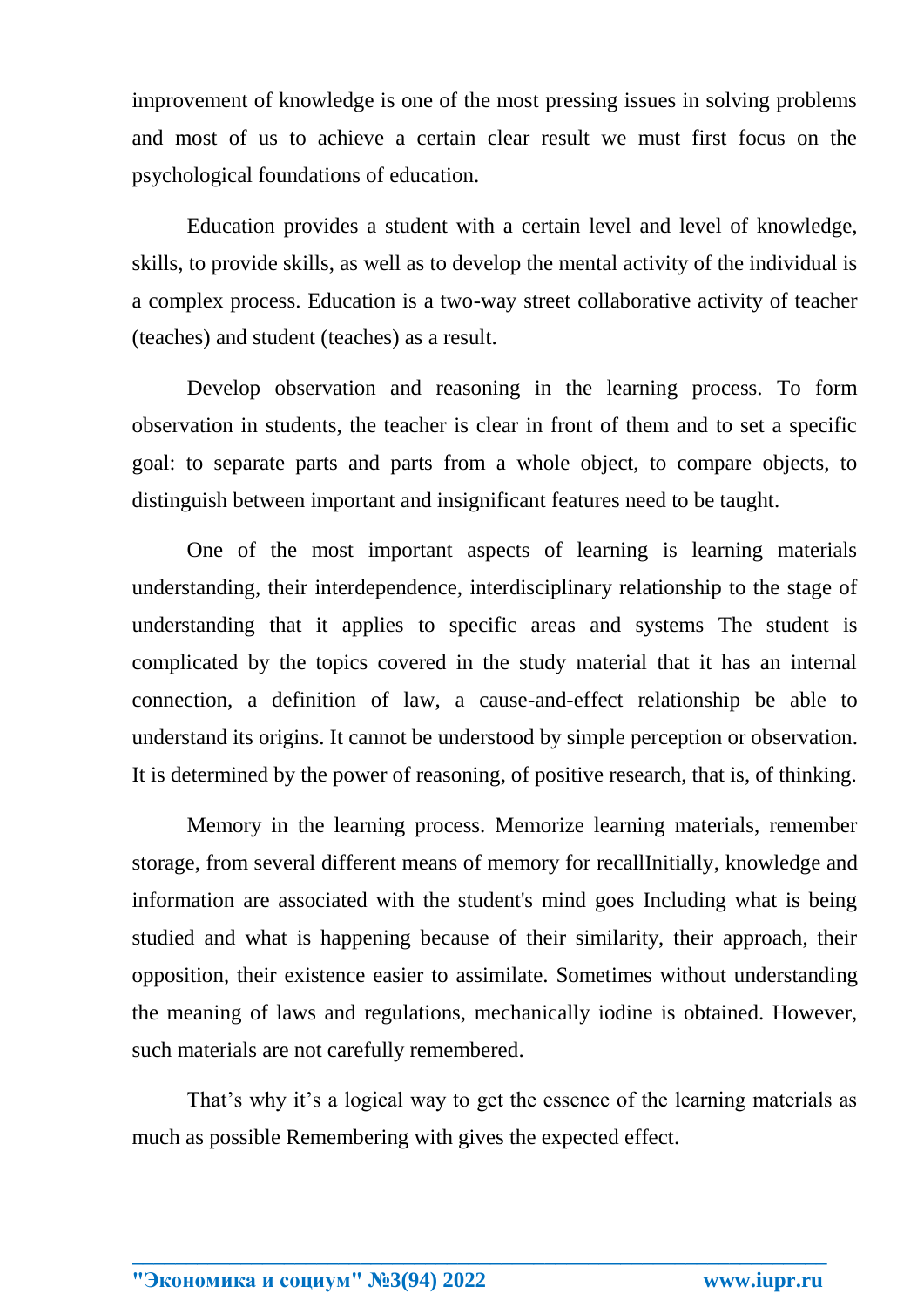Effectiveness in the learning process depends in many ways on the students to the institutions to be given - their readiness to accept this spiritually, giving clear instructions depends on the process of human self-direction. Usually long or short, depending on the properties of the materials the term is intended for memorization, clear recollection, and free thinking can be divided into views.

Attention and interest in education. Sustainability of the learning process, content and order are directly related to attention. Attention is passive, weak the process of learning slows down or slows down. Of students the process of knowing only when attention is focused on a specific task over a long period of time occurs. Attentional activity is involuntary, voluntary, involuntary; external, internal, depending on the object; depending on the form of activity: individual, group, collective types.

Involuntary attention is an important part of the learning process. But it is advisable to focus on reading only on this type of focus as you know, very interesting lectures and classes help students to think, has a negative impact on overcoming difficulties more in the teaching process relying on voluntary attention gives good results. Because voluntary attention is an important condition for the formation of attention, the combination of emotional interest is

The role of interest in education is very important. Because, interests the student's attitude to learning, the content of the subjects reflects the power of inclination. The power of inclination lies in the knowledge that arises in them expresses a response to relative needs, feelings of thirst for knowledge to find a means of satisfaction. Those who are interested are the subject, try to draw general conclusions by summarizing events and happenings.

The role of the will in education. The effectiveness of mastering is the will of the student effort, spiritual need, and an understandable learning motive. Therefore, they have to overcome difficulties, sometimes faced not stumbling in the face of failures, but making them self-defeating teaching command to control is the same thing to educate, to improve oneself, to realize one's inner potential a set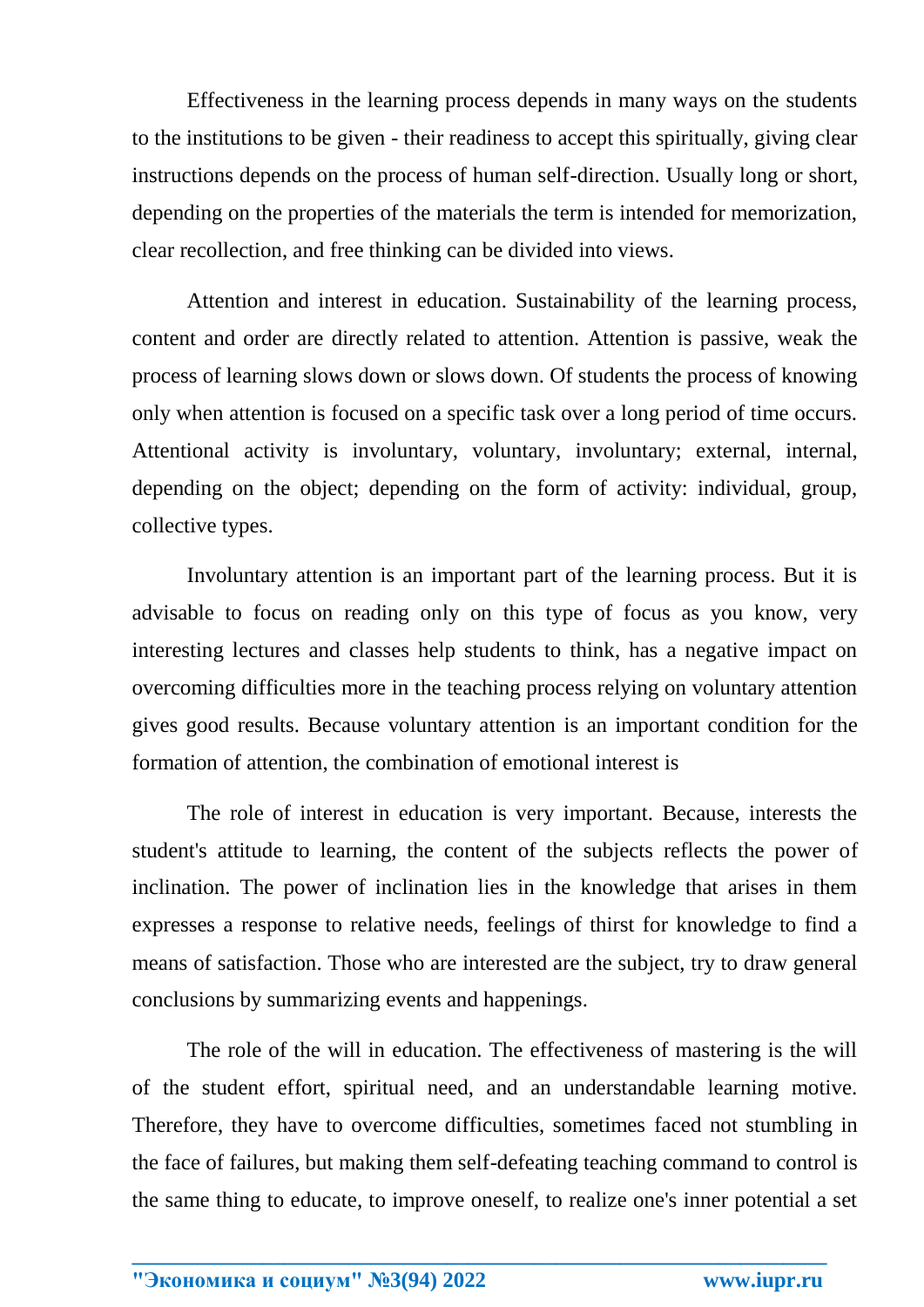of exercises for service training, role-playing and plot games available. Give the student guidance on how to use each of them effectively acquaintance is a professional duty of a teacher.

Our era is every second of man as an independent-minded person to think, to reason, to draw conclusions for himself is doing. That is, in this infinite world, we are different, we are different to know psychology because we cannot imagine it without the benefit of others we have to. After all, the policy of our independent state is to protect human interests, to do these things while creating a decent lifestyle for him for the future specialist, whether he is a pedagogue or a builder be an engineer or an agronomist, be a doctor, be a healer, know the laws of social existence and marry using it in a rhythmic way obedience to the norms, taking its rightful place in society, citizenship must do his duty.

## References

1. Ivanov P.I. Psychological bases of education, - T. 1961, pages 21-85

2. Kruteskiy V.A. Fundamentals of pedagogical psychology. -T.1976. Pages 182- 207

3. Karimov I.A. Uzbekistan is moving towards the XXI century. –T: "Uzbekistan", 2001

4. Goziyev E. Fundamentals of pedagogy and psychology, -T. 1997. Pages 3-10

5. SHERZODOVICH, A. S., & KIZI, R. Z. D. (2020). Interpretation and Written Translation: Related Learning. *INTERPRETATION*, *6*(6).

6. Аслонова, Ш. И. (2020). ПРОБЛЕМЫ ПЕДАГОГИЧЕСКИХ ТЕХНОЛОГИЙ В ОБУЧЕНИИ МОЛОДЁЖИ В ВЫСШИХ УЧЕБНЫХ ЗАВЕДЕНИЯХ. *Интернаука*, (21-1), 59-60.

7. Aslonov, S., & Ruzimurodova, Z. (2020). THE USE OF ACRONYMS AND INITIALISMS IN BUSSINES ENGLISH. *Студенческий вестник*, (12-5), 34-35.